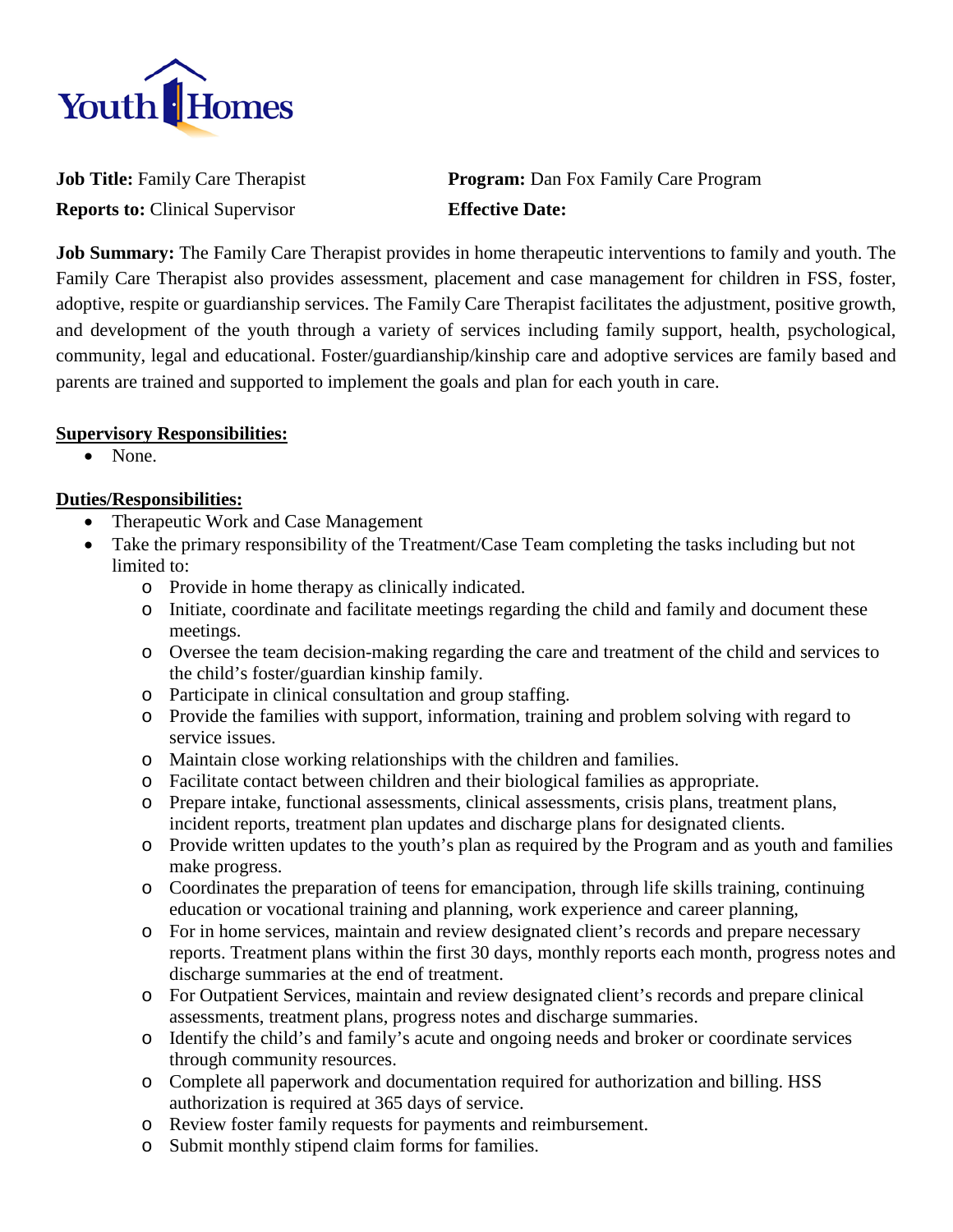- o Complete data collection for each placement and provide it to appropriate sources in the fashion indicated.
- o Complete the process of re-licensing for program parents.
- o Prepare case notes for each contact within 24 hours with the child, family or collateral.
- o Consult with Family Developer and Program Director to determine appropriate placement resources.
- o Provide information for external/internal case review meetings. Attend meeting as necessary.
- o Other Duties as assigned by Program Director and relating to management of a child's case and/or treatment in our programs.
- Program Facilitation
	- o Help to develop curriculum for and helps with facilitation of youth and parent support groups.
	- o Coordinate special events for children and families in the program as assigned by the Program Director.
	- o Assist in training colleagues as assigned by Program Director.
	- o Participate in the coordination and presentation of parent training.
	- o Assist Family Developer and Program Director in the selection of parents for the programs.
	- o Provide peer consultation and case management support to other colleagues in the program as needed. Seeks and accepts reciprocal support from colleagues.
	- o Actively create and maintain close working relationships with referring sources.
- Recruitment/Placement
	- o Represent Youth Homes with professionalism in public relations areas.
	- o Participate in community education presentations and/or program development as requested.
	- o Distribute application packets to prospective parents as requested by Family Developer and Program Director.
	- o Distribute applications packets to referrals sources as requested by Program Director.
	- o Collect and share family data on an ongoing basis with Program Director.
	- o Manage placement disruptions, coordinate search for appropriate resources, to ensure best outcomes for youth and family.
	- o Conduct foster/adoptive home studies as assigned.
	- o Other tasks as assigned by Clinical Supervisor or Program Director.
- Other Responsibilities
	- o To follow all practice and policies of Youth Homes.
	- o To operate and understand the philosophical direction of this corporation.
	- o To do what is in the best interest of children.
	- o To use the best possible judgment in each decision.
	- o To use the best possible judgment in conjunction with all available information in making and program case decisions.
	- o To perform the job detailed above independently.
	- o To consult and obtain advice when necessary.
	- o Promotes ethnic and cultural sensitivity in all facets of the programs.

# **Required Skills/Abilities:**

- Good character.
- Willingness to work under challenging conditions in client's homes and at time convenient to clients.
- Commitment to mission of the agency.
- Maintain appropriate professional boundaries with clients, families, co-workers and community resources.
- Demonstrated Knowledge in:
	- o Effective writing skills, editing skills, listening and communication skills
	- o Foster care, adoption, kinship, guardianship and permanency
	- o The child welfare system